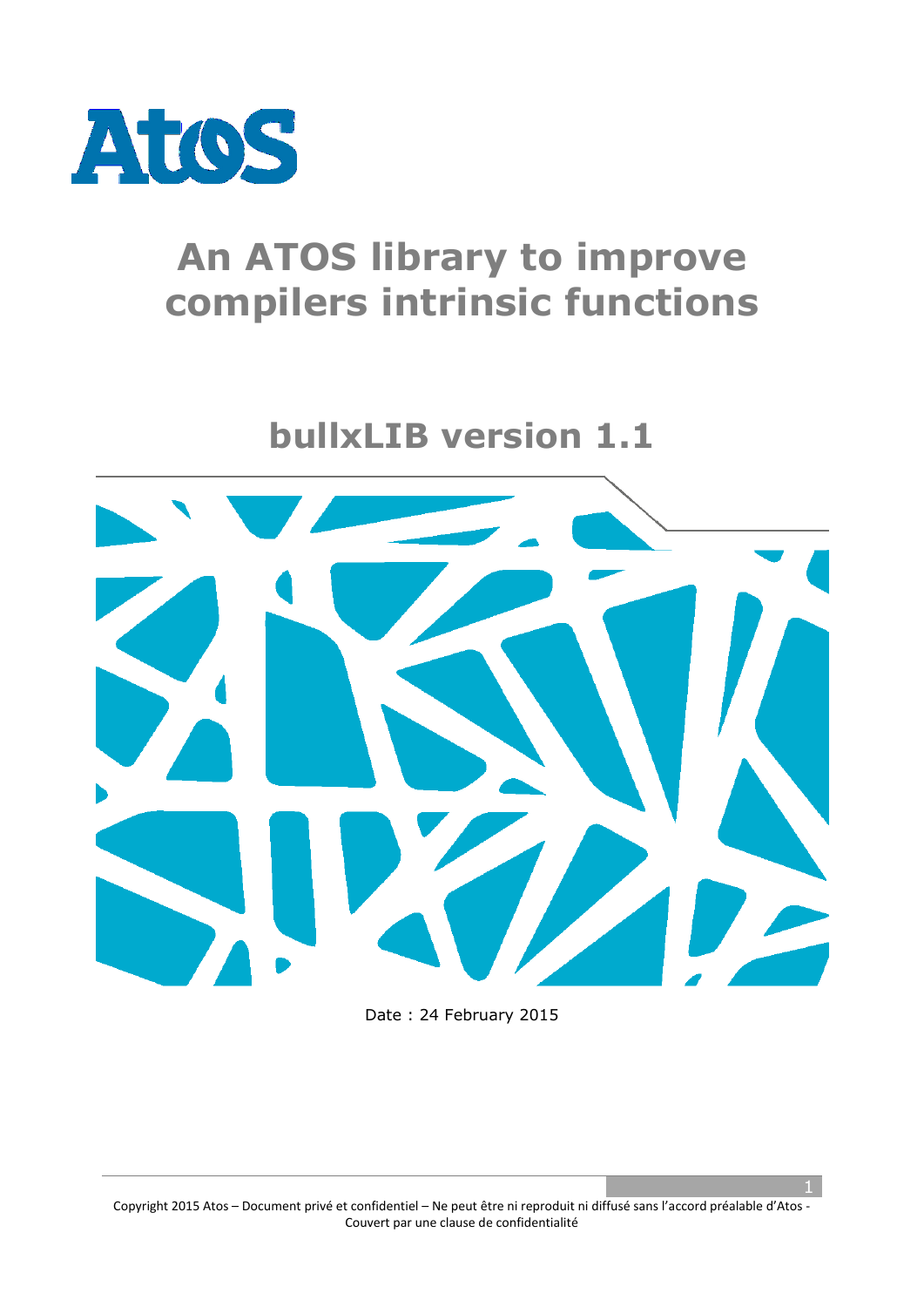

bullxLIB version 1.1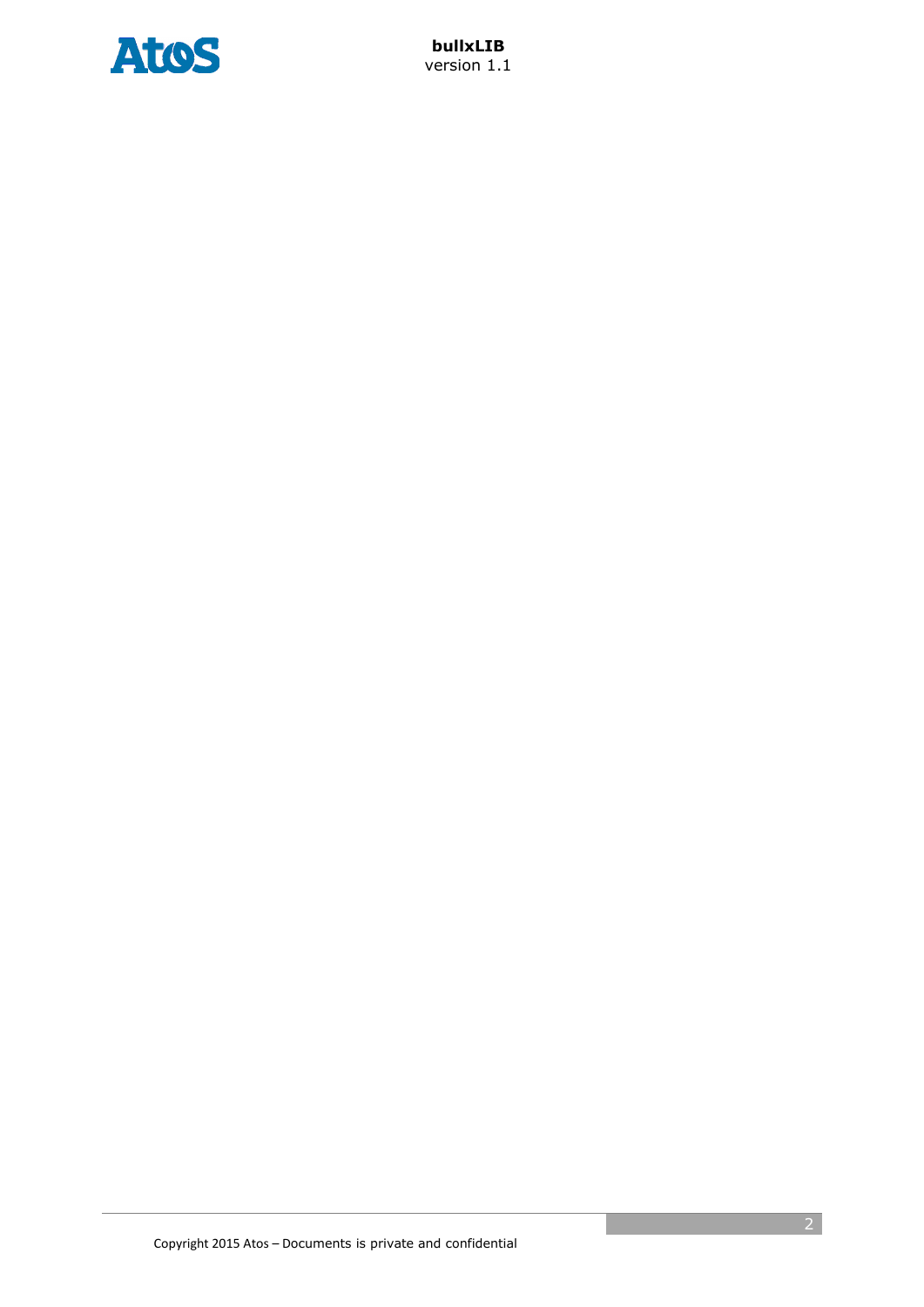

**bullxLIB** version 1.1



### **Bull Solution integration**

All of our design and development, organization and implementation services follow a Quality Assurance methodology recognized by our IS 9001: 2008 certification, renewed every year by l'AFAQ since 1993.

### **CONTACTS**

### **Cyril Mazauric**

**Expert Applications & Performances Big Data & security – GBU France** 1 Rue de provence – BP 208 38432 Echirolles France +33 (0)4 76 29 72 26 [Cyril.Mazauric@atos.net](mailto:Cyril.Mazauric@atos.net)

### **Ludovic Saugé**

**Manager Applications & Performances Big Data & security – GBU France** 1 Rue de Provence – BP 208 38432 Echirolles France +33 (0)4 76 29 77 05 +33 (0) 683 67 87 36 [ludovic.sauge@atos.net](mailto:ludovic.sauge@atos.net)



#### **DROITS DE PROPRIETE**

Les informations contenues dans le présent document sont confidentielles et sont la propriété exclusive d'Atos.

Elles ne peuvent être utilisées que pour les besoins strictement prévus et pour lesquels elles ont été communiquées.

Toute reproduction partielle ou totale du présent document est interdite sauf autorisation préalable et écrite d'Atos.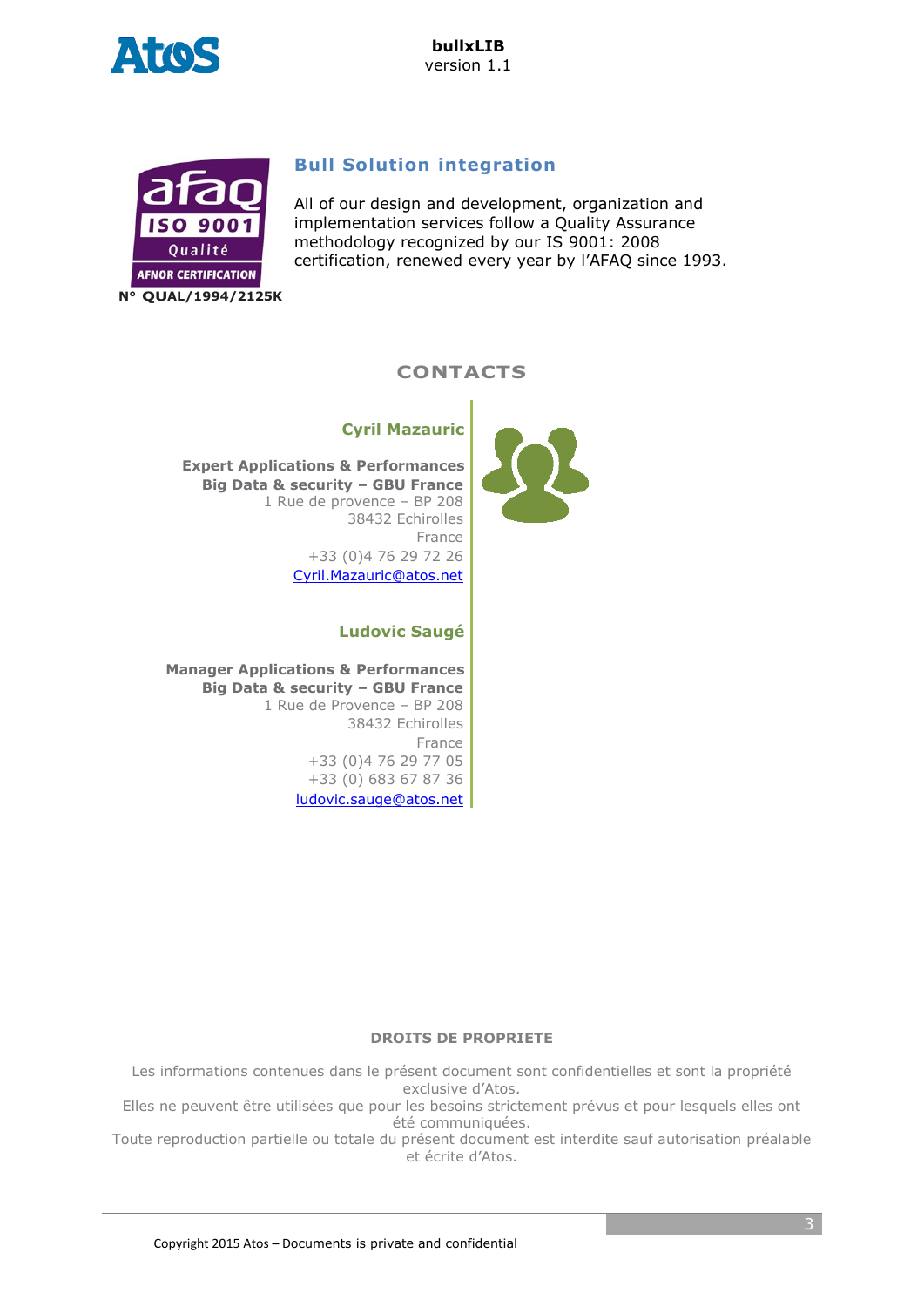

bullxLIB version 1.1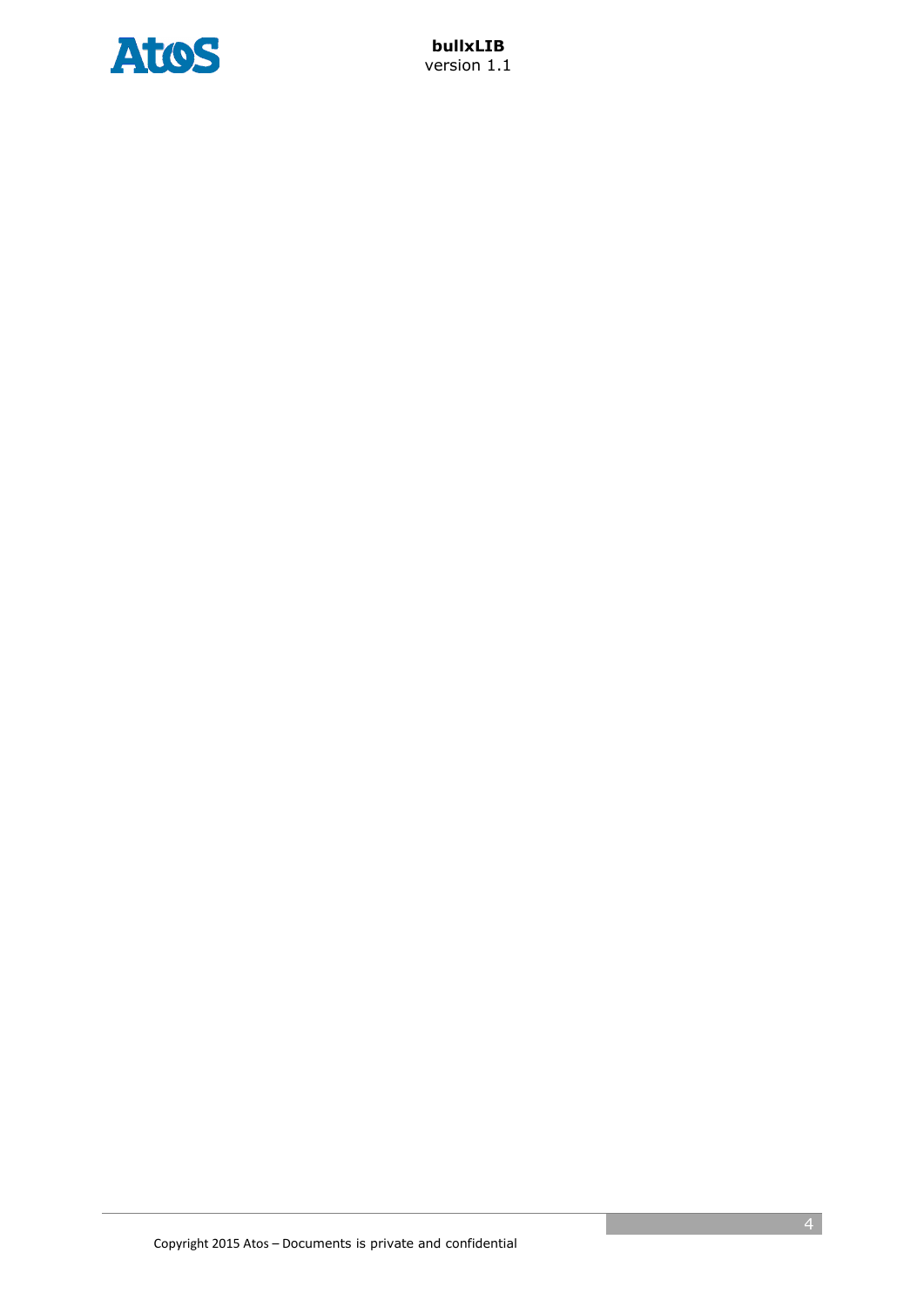

### **TABLE OF CONTENTS**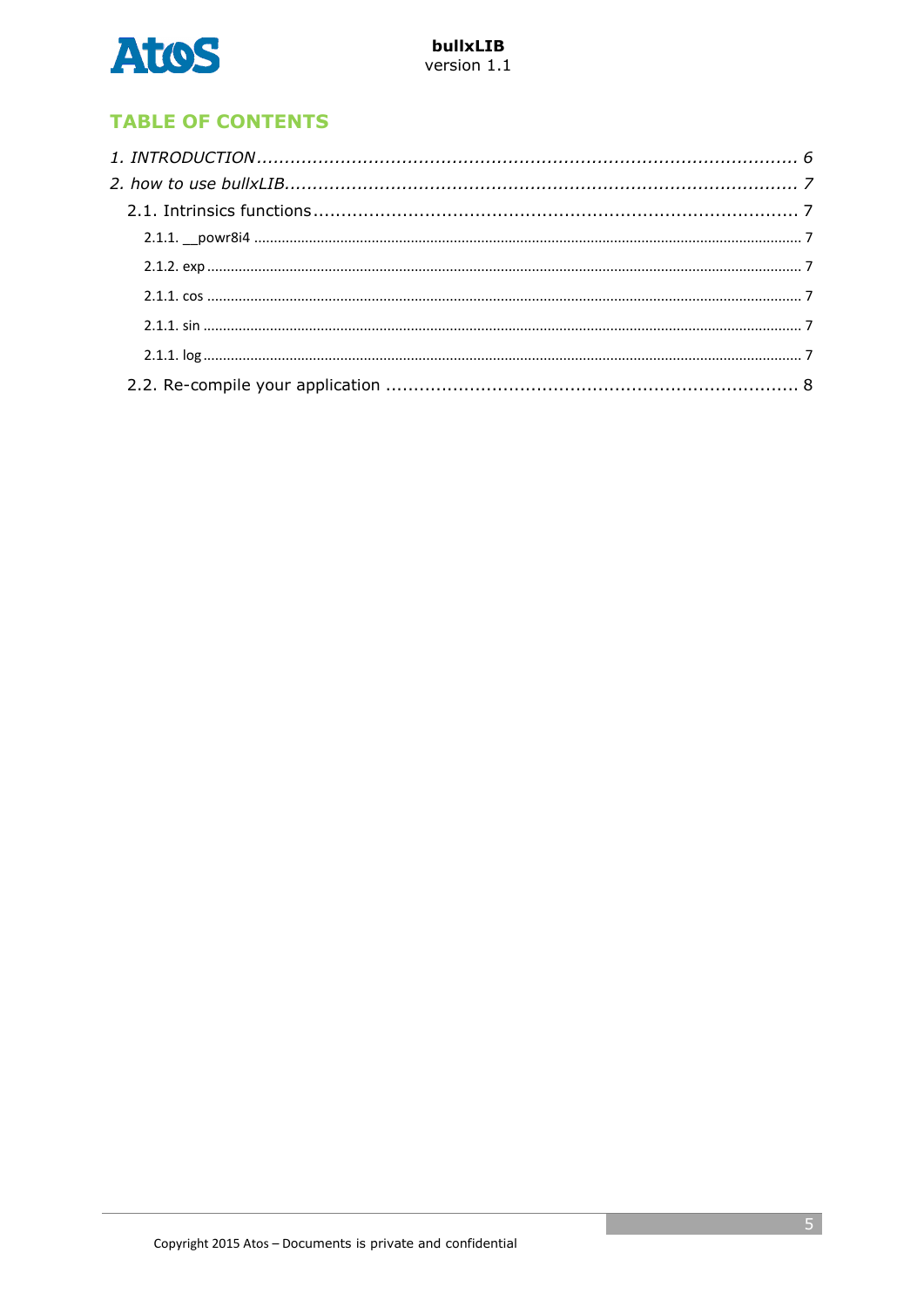

### <span id="page-5-0"></span>**1. INTRODUCTION**

bullxLIB is a tool which could be used to optimize some compilers intrinsic calls.

These tools provide an optimal version of the following functions:

- In the library libbullxMATH :
	- o \_\_powr8i4 : this call raise a real\*8 to an integer exponent
	- $\circ$  exp : exponential
	- o cos : cosinus
	- o sin : sinus
	- o log : logarithm

This tool has been developped to improve the performance of your application developped in FORTRAN. In this document we will explain how to use this library in a FORTRAN code.

This library has been compiled for AVX2 instructions.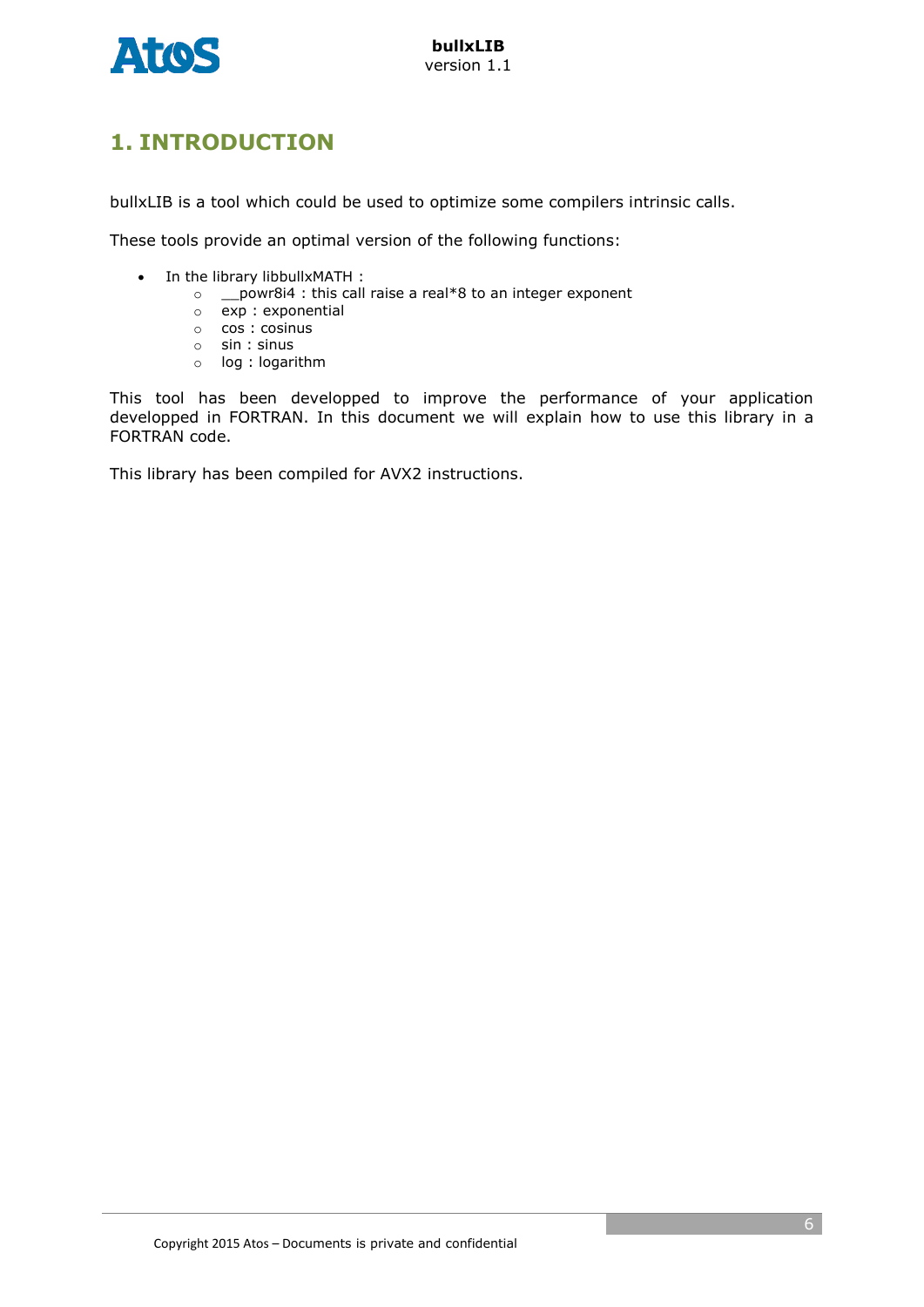

### <span id="page-6-0"></span>**2. HOW TO USE BULLXLIB**

### <span id="page-6-2"></span><span id="page-6-1"></span>**2.1. Intrinsic functions**

### **2.1.1. \_\_powr8i4**

If your application use a lot of power fonction to raise a real to an integer exponent, the function profiling will show you that your are using a function called : \_\_powr8i4. To use the optimal version of this function provided by bullxLIB, it is not necessary to modify your source code, you have just to add the path to the libbullxMATH.so library during the link phase of your compilation (see section [2.2\)](#page-7-0).

### <span id="page-6-3"></span>**2.1.2. exp**

To use the optimal version of exp function, you should replace the classic call of exp by **b\_exp** in your source code and add **include « bullxMATH.h »** at the beginning of your routine.

To compile this new version of your application, you must specify the path to bullxLIB/include directory to compile this routine and add the path to the libbullxMATH.so library during the link phase of your compilation (see section [2.2\)](#page-7-0).

### <span id="page-6-4"></span>**2.1.1. cos**

To use the optimal version of cos function, you should replace the classic call of cos by **b\_cos** in your source code and add **include « bullxMATH.h »** at the beginning of your routine.

To compile this new version of your application, you must specify the path to bullxLIB/include directory to compile this routine and add the path to the libbullxMATH.so library during the link phase of your compilation (see section [2.2\)](#page-7-0).

### <span id="page-6-5"></span>**2.1.1. sin**

To use the optimal version of sin function, you should replace the classic call of sin by **b\_sin** in your source code and add **include « bullxMATH.h »** at the beginning of your routine.

To compile this new version of your application, you must specify the path to bullxLIB/include directory to compile this routine and add the path to the libbullxMATH.so library during the link phase of your compilation (see section [2.2\)](#page-7-0).

### <span id="page-6-6"></span>**2.1.1. log**

To use the optimal version of log function, you should replace the classic call of log by **b\_log** in your source code and add **include « bullxMATH.h »** at the beginning of your routine.